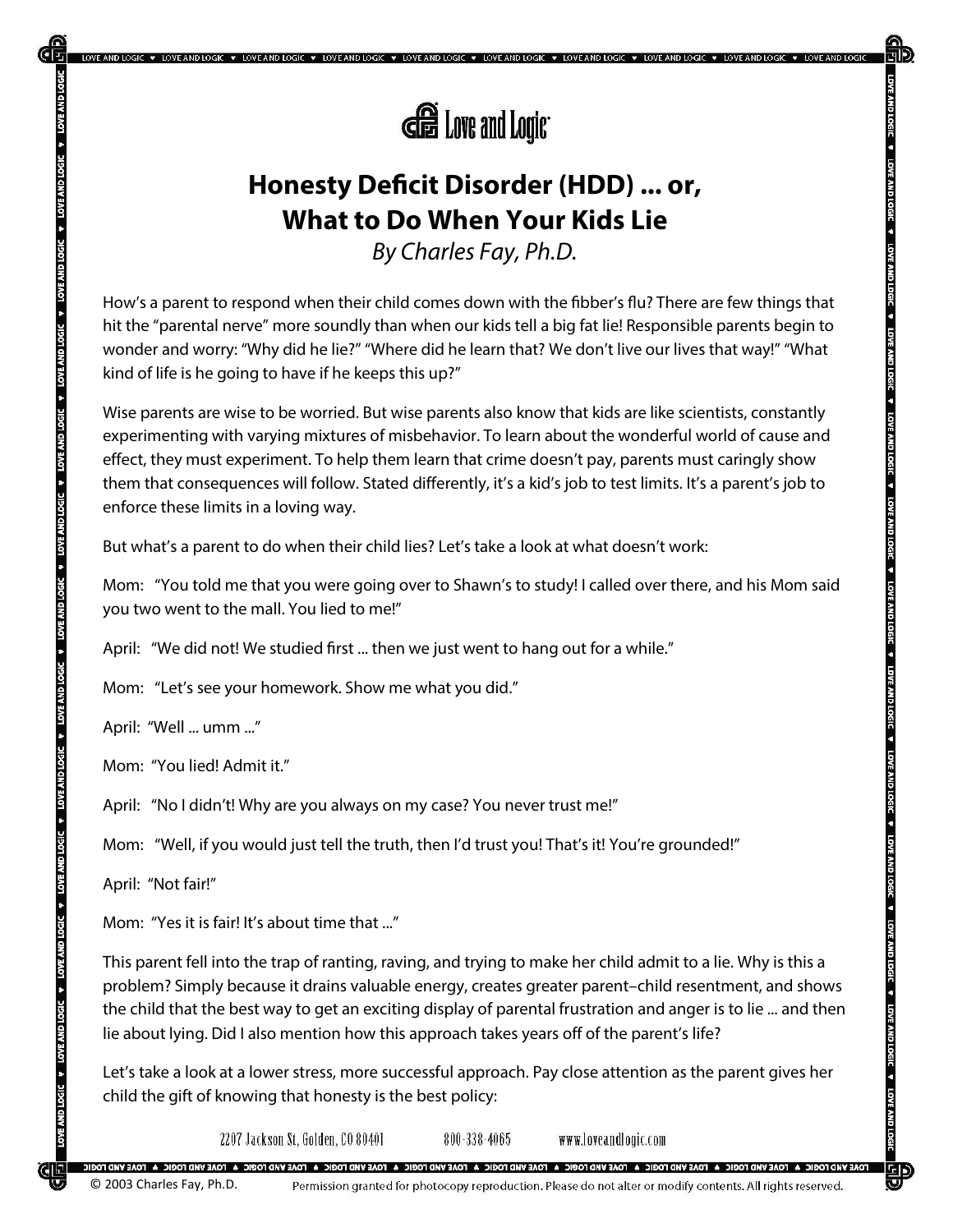LOVE AND LOGIC ♥ LOVE AND LOGIC ♥ LOVE AND LOGIC ♥ LOVE AND LOGIC ♥ LOVE AND LOGIC ♥ LOVE AND LOGIC ♥ LOVE AND LOGIC ♥ LOVE AND LOGIC ♥ LOVE AND LOGIC ♥

#### WEDNESDAY AFTERNOON

Mom: "You told me that you were going over to Shawn's to study. I called over there, and his Mom said you two went to the mall."

April: "We did not! We studied first ... then we just went to hang out for a while."

Mom: "Well, I need to think about this more before I do something. We'll talk later."

April: "What are you gonna do?"

Mom: (walking away) "I'm not sure. I need some time to think."

FRIDAY EVENING

April: "Mom! We're late! It's time to leave for the rec center! Remember the dance?"

Mom: (with sincere empathy) "This is such a drag. I'll be happy to do the special things I do for you when I can trust that you have been telling the truth."

April: "Not fair!"

DOCTONY AND TOLOGIC A TOOTONY A DOCTORY A DOCTORY AND LOTE AND TOTO AND TOTO ANYWARD A DOCTORY A DOCTORY AND TOOTONY AND TOOTONY AND TOOTONY AND TOOTONY AND TOOTONY AND TOOTONY AND TOOTONY AND TOOTONY AND TOOTONY AND TOOTO

Mom: (calmly) "I love you too much to argue."

April: "But it's not fair!"

Mom: (still calmly) "I love you too much to argue ..."

Listed below are a few tips for handling lying without raising your blood pressure.

## **Instead of responding with anger, lectures, or threats, delay the consequence.**

When April caught her off-guard, and Mom was too angry to think straight, she delayed the consequence. This bought her time to visit with friends and to formulate a watertight plan.

## **Use a strong dose of empathy to show that lying makes your child's life stink.**

When Mom responded to April's lie with anger and frustration, she allowed her daughter to reason, "When I lie, it makes my parents really mad. I better not get caught next time."

Something very different happened when Mom responded with empathy. Down deep, April was forced to reason, "When I lie, it makes my life really stink. I better make better decisions in the future."

In essence, empathy ups the odds that our kids will make wise decisions even when we aren't around!

**Go on strike and negotiate for better working conditions.**

2207 Jackson St, Golden, CO 80401

800-338-4065 www.loveandlogic.com

.<br>TOAE VIAD TOGIC A FOAE VIAD FOGE VIAD TOGIC A FOAE VIAD TOGIC A FOAE VIAD TOGIC A FOAE VIAD TOGIC A FOAE VIAD TOGIC A FOAE VIAD TOGIC A FOAE VIAD TOGIC

**Logi**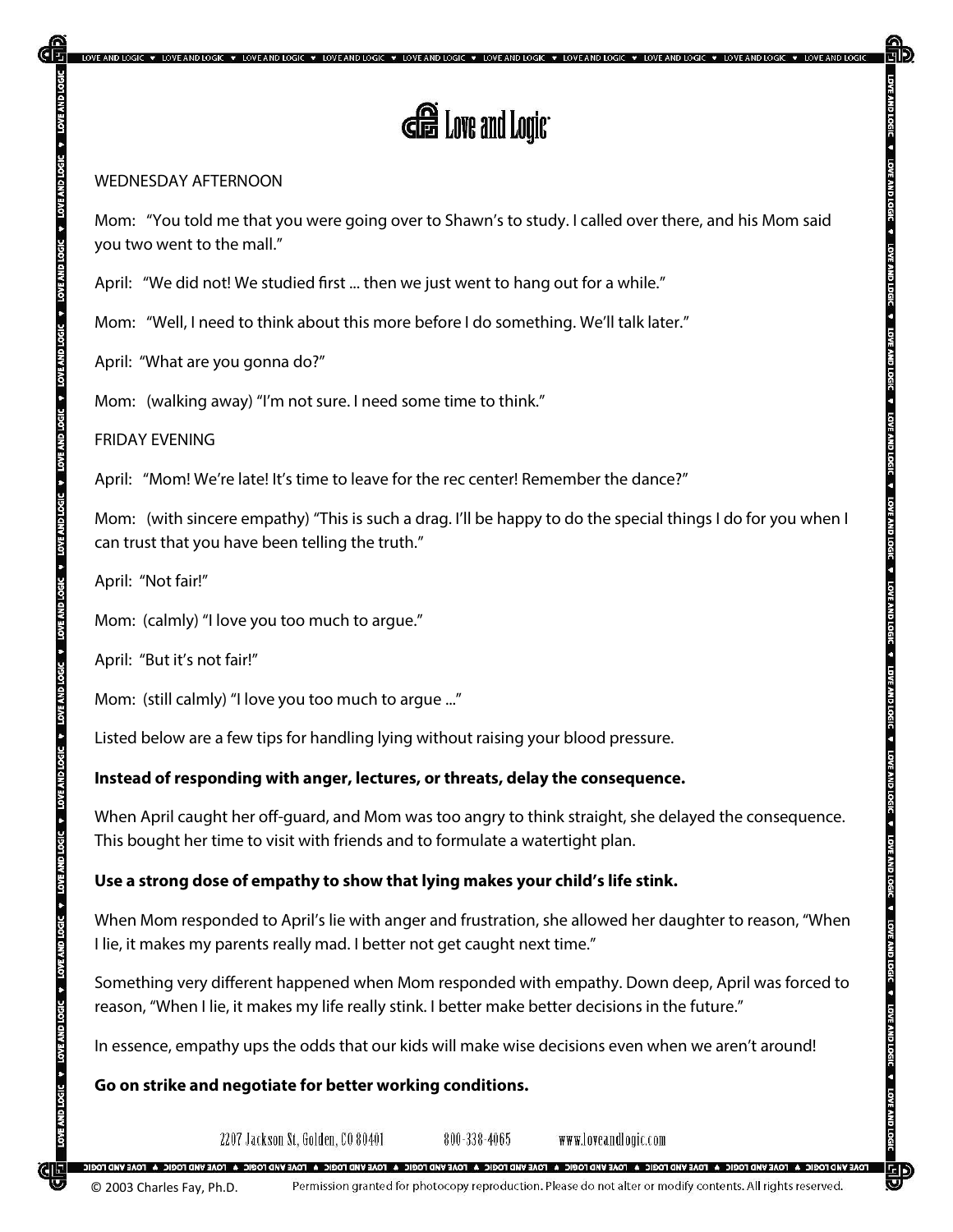

\* LOVE AND LOGIC \* LOVE AND LOGIC \* LOVE AND LOGIC \* LOVE AND LOGIC

April's mom chose a consequence requiring no one else's cooperation than her own. In fact, the only thing we can actually control beyond a shadow of a doubt is our own behavior. This counts double when we're parents of children way too large to carry!

Without lectures, anger, or sarcasm, Mom stopped doing many of the extra things April had become accustomed to. Isn't this similar to what happens in the adult world when one lies to friends, coworkers, etc.?

In just over a week, Mom noticed that April's attitude had become much sweeter. She also noticed that April was willing to do some extra chores to repay the energy she had drained by being dishonest. As April became more responsible, Mom became more willing to drive her where she wanted to go, buy the kind of food she liked, etc.

#### **Trust your parental instincts.**

**LOVE AND LOGI** 

VER AND LOGIC + LOVE AND LOGIC + LOVE AND LOGIC + LOVE AND LOGIC + LOVE AND LOGIC + LOVE AND LOGIC + LOVE AND LOGIC + LOVE AND LOGIC + LOVE AND LOGIC + LOVE AND LOGIC + LOVE AND LOGIC + LOVE AND LOGIC + LOVE AND LOGIC + LO

Too many parents doubt themselves when their gut tells them that their kids have lied. Too frequently today's parents feel like they must make their case, beyond a "reasonable doubt," before they feel justified in providing consequences. As a result, their kids are forever leading them on wild goose chases. Soon their children begin to believe that it's okay to lie as long as you can provide a convincing ... or confusing ... counterargument.

Our homes are not courtrooms, and our children should not be treated like defense attorneys or defendants. While Love and Logic parents do their best to listen, be fair, and consider their children's views, they realize that there are times when we must "convict" even when the evidence is merely circumstantial.

When parents apply these practical tips, most kids quickly realize that lying creates more problems for them than it solves. With a sincere serving of Love and Logic, most kids learn that their lives are much happier keeping honesty as their motto.

There are exceptions, however. For various reasons, some children lack good cause-and-effect reasoning when it comes to honesty. Kids who've been abused or neglected sometimes come to believe that lying is the only way they can protect themselves and get their needs met. Children with some types of neurological conditions lack the impulse-control to routinely choose the delayed gratification of being honest over the immediate gratification of lying and getting oneself off the hook ... albeit temporarily. If your child continues to lie on a chronic basis, despite your diligent application of Love and Logic, seek professional help.

The sooner you do, the better.

Fortunately, most kids, even those with emotional or behavioral problems, eventually learn that lying to a Love and Logic adult does not pay. One mother of a particularly difficult teenager put it this way:

2207 Jackson St. Golden, CO 80401

800-338-4065 www.loveandlogic.com

**IGIC A FOAE VAID FOGIC A FOAE VIR FOGIC A FOAE VAD FOGIC A FOAE VAID FOGIC A FOAE VAID FOGIC A FOAE VIRD FOGIC A FOAE VIRD FOGIC A FOAE VAID FOGIC A FOAE VAID FOGIC A FOAE VIRD FOGIC A FOAE VIRD FOGIC A FOAE VIRD FOGIC A** © 2003 Charles Fay, Ph.D.Permission granted for photocopy reproduction. Please do not alter or modify contents. All rights reserved. **LOVE AND**